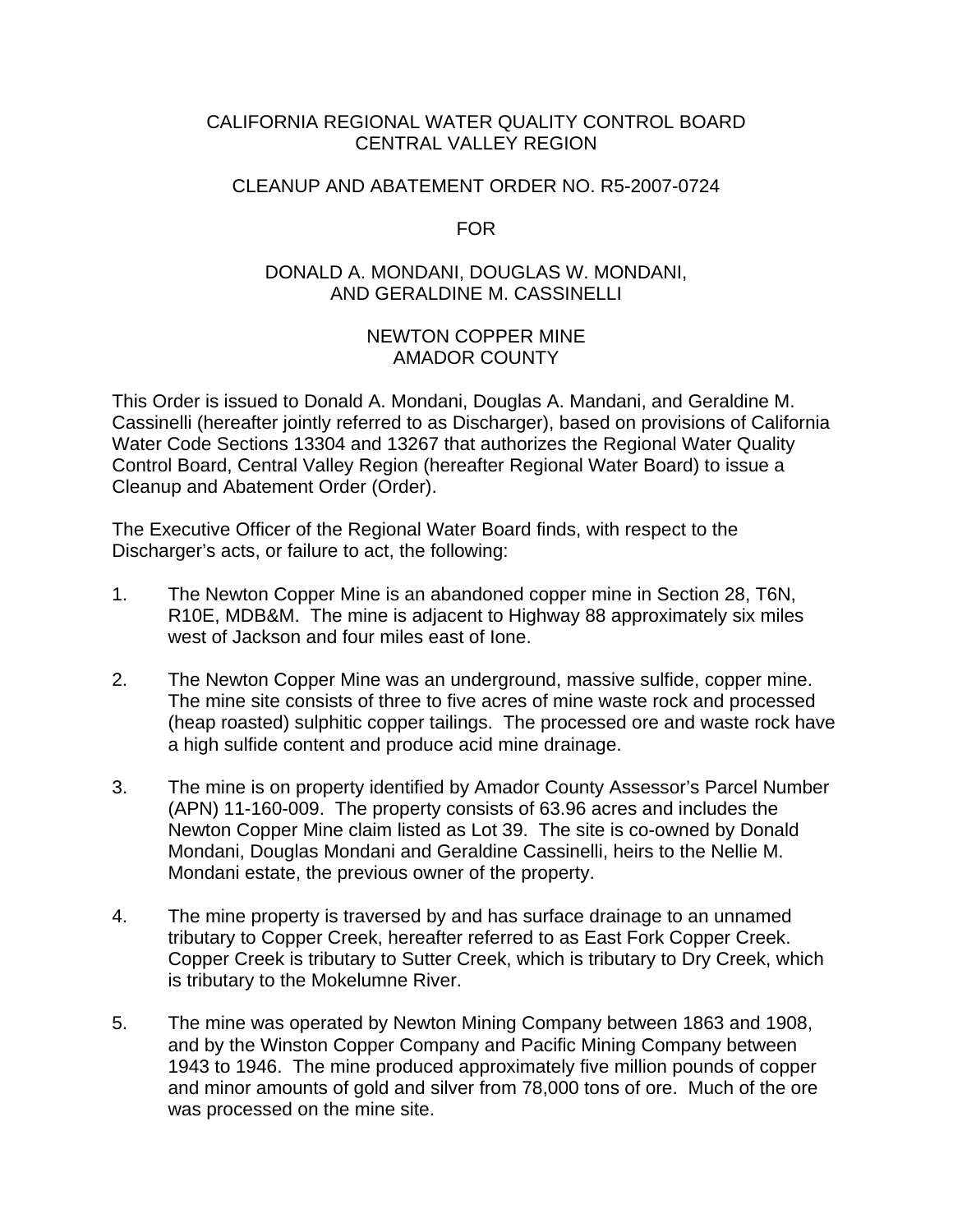CLEANUP AND ABATEMENT ORDER NO. R5-2007-0724 2 DONALD A. MONDANI, DOUGLAS W. MONDANI & GERALDINE CASSINELLI NEWTON COPPER MINE AMADOR COUNTY

- 6. In June 1965, the Regional Water Board adopted Resolution No. 65-63 regulating discharges from the Newton Copper Mine for a proposed in-situ leaching operation by the Utah Construction and Mining Company. In May 1967, control of the mine was transferred to David L. Hermiston and the Regional Water Board adopted Resolution No. 67-167 naming David L. Hermiston as responsible for potential future mine operations. However, the proposed leaching operations never occurred.
- 7. On 28 February 1992, the Regional Water Board rescinded Resolution No. 67-167 and found that the site continues to pollute Copper Creek with metals leached from the tailings and required the Discharger to propose corrective action measures. From April 1994 to May 1998 the Discharger worked with staff to develop cleanup and abatement measures for the mine. In March 1997 CalSPA filed a complaint against the Discharger for failure to obtain a NPDES permit. The complaint was settled in September 1997 with the Discharger agreeing to submit an NPDES application by 27 September 1997 or obtain a permit for the discharge of wastewater by 29 May 1998.
- 8. On 23 September 1997, the Discharger submitted an application for an NPDES permit. The application was submitted without a fee payment and the cover letter requested a delay until February 1998. On 26 September 1997, the Discharger's attorney requested that information contained in the NPDES application be used instead to prepare a Cleanup and Abatement Order. In October 1997, staff determined that the NPDES application was incomplete.
- 9. On 20 May 1998, the Regional Water Board's Executive Officer issued Cleanup and Abatement Order (CAO) No. 98-718 requiring that the owners of the Newton Copper Mine to cleanup and abate the adverse impacts that the Mine, associated tailings, and waste rock dumps have on the waters of the state. The Order requires among other things: characterization of the mine waste, a feasibility study with proposed methods to cleanup and abate the waste, a remedial plan with the selected remedy(s), and final completion of the remediation.
- 10. On 1 February 1999, the Discharger submitted a Waste Characterization Report in partial compliance with CAO No. 98-718. The report classified the mine tailings as Group B mining waste, as described in Title 27 California Code of Regulations, Division 2 (Title 27), which establishes specific requirements for the disposal and closure of Group B mining waste. Subsequent to classification of the waste, staff and the Discharger were unable to agree on a suitable remediation plan for the mine that would protect water quality and comply with Title 27.
- 11. On 1 April 1999, the Discharger submitted a petition appealing the CAO to the State Water Resources Control Board. On 28 July 1999, the Regional Water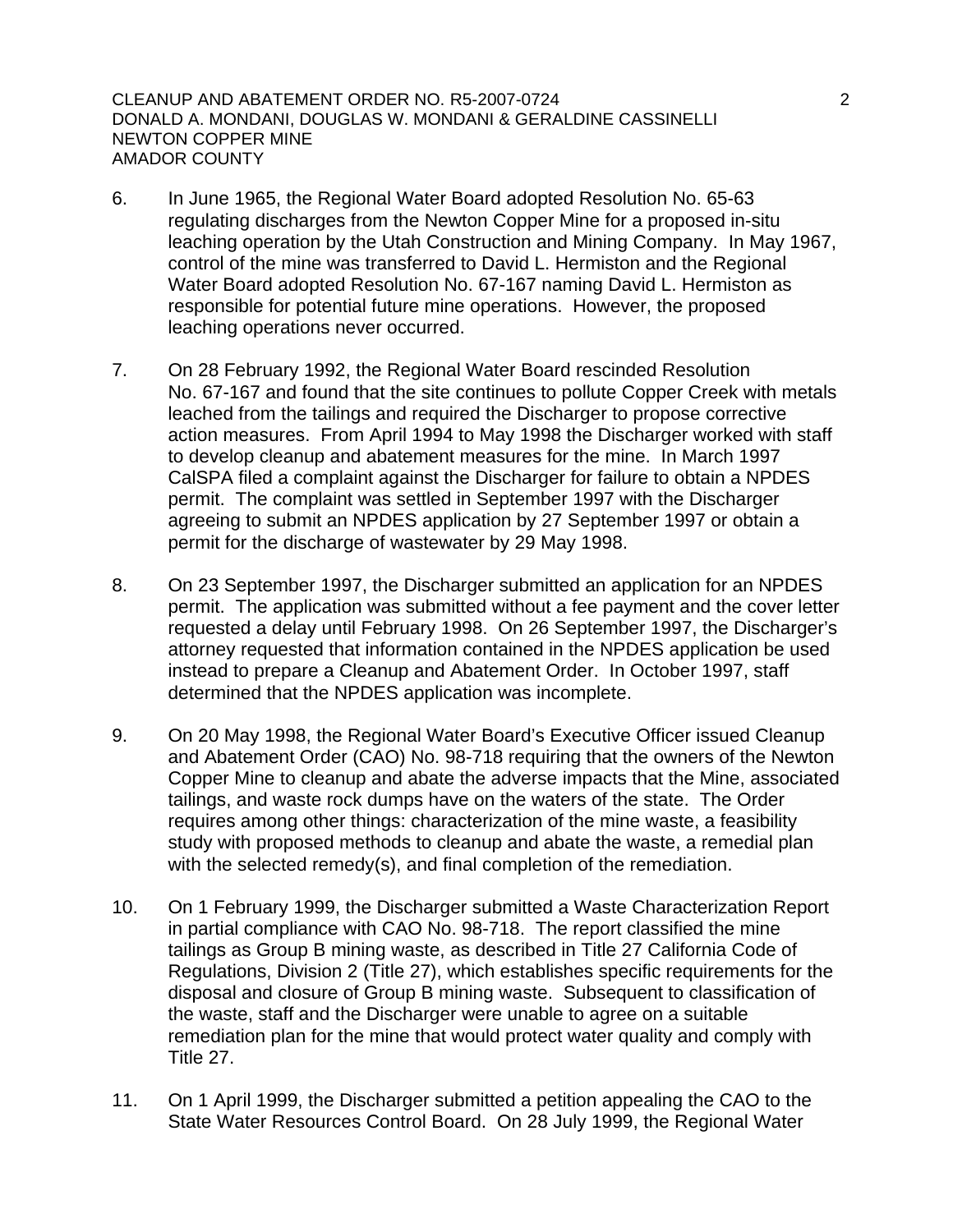## CLEANUP AND ABATEMENT ORDER NO. R5-2007-0724 3 DONALD A. MONDANI, DOUGLAS W. MONDANI & GERALDINE CASSINELLI NEWTON COPPER MINE AMADOR COUNTY

Board adopted a resolution approving a cleanup plan for the Newton Copper Mine. The resolution requires the Discharger to: "comply with Cleanup and Abatement Order No. 98-718 and Regional Water Board staff's interpretation of the Title 27 requirements relative to cleanup of the Newton Copper Mine". On 5 November 1999, the State Water Board determined the petition was complete and agreed to consider the petition.

- 12. On 5 November 1999, the Discharger submitted a memo from Dr. M. Misra, a professor at the University of Nevada, proposing passivation technology as a possible remedial solution for the Newton Copper Mine tailings. On 20 June 2000 staff agreed to suspend the CAO during implementation of a passivation pilot project, to be completed the summer of 2001. On 18 July 2000, at the Discharger's request the State Water Board placed the petition on hold.
- 13. On 15 February 2002, staff requested a current status report on the passivation project by 8 March 2002. On 16 July 2002, the Discharger submitted a progress report on the passivation research and requested a two-year extension to complete a passivation pilot program at the Newton Mine.
- 14. On 24 July 2002, the State Water Resources Control Board dismissed the Discharger's petition of Cleanup and Abatement Order No. 98-718.
- 15. On 30 August 2002, the Executive Officer issued a Water Code Section 13267 request for technical reports. This Order required by 30 October 2002, a work plan to divert storm runoff from the tailings piles, removal of selected waste from the active stream bed, grading of waste rock piles to prevent ponding and quarterly water quality monitoring, and by 1 March 2004 a report describing the completed actions. These actions were required as interim measures to justify additional time to develop a final closure strategy.
- 16. On 31 October 2002, the Discharger submitted the required workplan, which described a plan to capture drainage from the mine airshaft and install a French Drain to capture waste rock drainage. The creek was diverted away from the airshaft and the western part of the waste rock area. On 1 December 2003 the Discharger submitted a construction report of the interim measures. The report notes that monitoring will take place during the winter and spring. However, no sampling results were submitted to verify if the actions improved the water quality in the East Fork Copper Creek.
- 17. On 17 January 2007, staff sampled East Fork Copper Creek upstream and downstream from the mine, as well as a stream tributary to Copper Creek below the mine but unaffected by the Newton Copper Mine. The results indicate that Copper Creek downstream of the mine is still impacted with elevated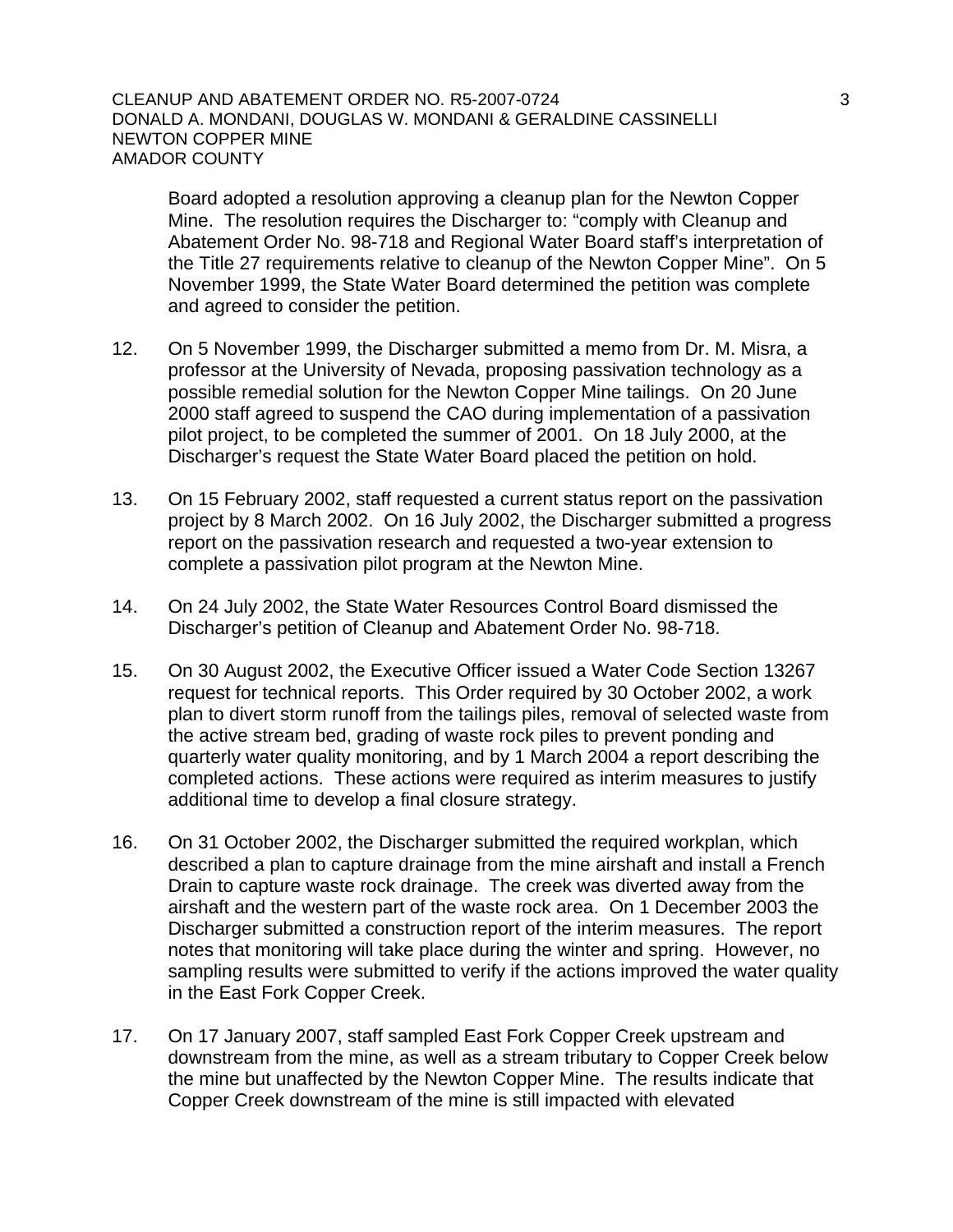## CLEANUP AND ABATEMENT ORDER NO. R5-2007-0724 4 DONALD A. MONDANI, DOUGLAS W. MONDANI & GERALDINE CASSINELLI NEWTON COPPER MINE AMADOR COUNTY

concentrations of salts and metals, and low pH. The low pH and the concentrations of sulfate, copper iron and zinc exceed Water Quality Goals.

| Constituent | <b>Water Quality</b><br>Goals<br>(ppb) | Upstream<br>(ppb) | Unaffected<br>Tributary<br>(ppb) | Downstream<br>(ppb) |
|-------------|----------------------------------------|-------------------|----------------------------------|---------------------|
| рH          | $6.5 - 8.5$                            | 7.53              | 7.58                             | 4.1                 |
| <b>TDS</b>  | 500,000                                | 160,000           | 220,000                          | 470,000             |
| Sulfate     | 250,000                                | 19,000            | 9,600                            | 330,000             |
| Copper      | 170                                    | $<$ 10            | $<$ 10                           | 2,600               |
| Iron        | 300                                    | < 100             | < 100                            | 3,400               |
| Zinc        | 2,000                                  | $<$ 20            | <20                              | 370                 |

#### Summary of Results

\* As found in: Regional Water Control Board, Central Valley Region: "A Compilation of Water Quality Goals".

- 18. On 23 July 2007, staff inspected the Newton Copper Mine and the 2002 interim measures. In addition, staff tested the acidy of waters in the mine area with a portable pH meter. Six water bodies were sampled. Two water bodies had neutral pH: East Fork Copper Creek above the mine and water discharging from the French Drain and four water bodies were acidic: water in East Fork Copper Creek above the pond, water in the pond, water draining from the pond and water in East Fork Copper Creek below the mine.
- 19. The passivation pilot project was developed with outside funding and apparently did not progress beyond the initial laboratory studies. A plan and proposal for field scale application of the experimental technology at the Newton Copper Mine was never submitted to Regional Water Board staff and the Discharger currently believes that it may be many years before passivation technology will be developed for large-scale implementation.
- 20. Mine waste at Newton Copper Mine was previously classified as Group B mine waste. The waste continues to pollute Copper Creek. The compliance dates in the existing CAO No. 98-718 to mitigate the mine site are long past due.
- 21. This CAO rescinds the CAO No. 98-718 except for the purposes of enforcement, and establishes new dates to cleanup and abate the pollution in compliance with the requirements in Title 27.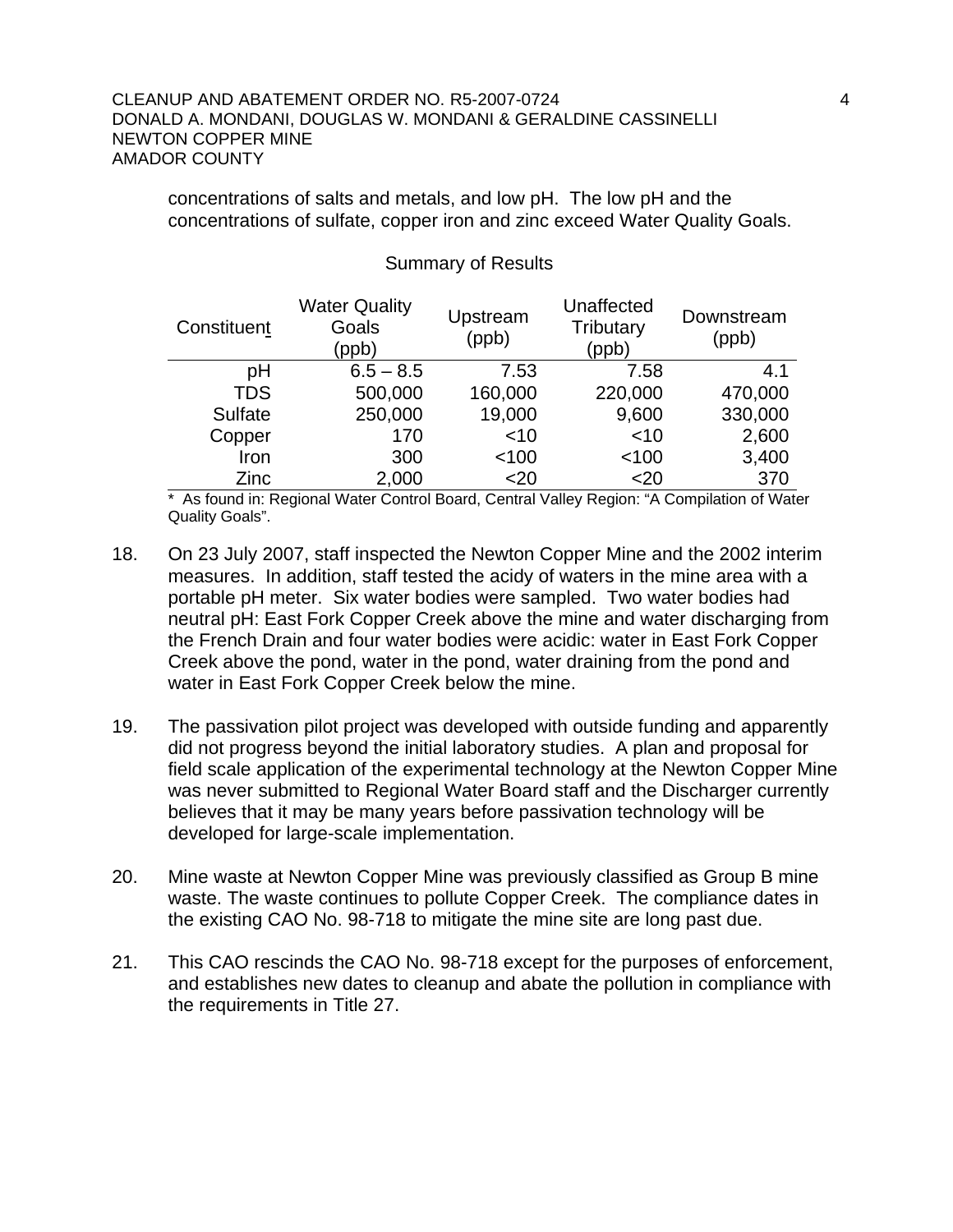CLEANUP AND ABATEMENT ORDER NO. R5-2007-0724 5 DONALD A. MONDANI, DOUGLAS W. MONDANI & GERALDINE CASSINELLI NEWTON COPPER MINE AMADOR COUNTY

## **REGULATORY CONSIDERATIONS**

- 22. As described in this Order, the Discharger has discharged waste, which has caused or permitted waste to be discharged or deposited where it has discharged to waters of the state and has created, and continues to threaten to create, a condition of pollution or nuisance.
- 23. The Water Quality Control Plan for the California Regional Water Quality Control Board, Central Valley Region, 4<sup>th</sup> Edition (hereafter Basin Plan), designates beneficial uses, establishes water quality objectives, and contains implementation plans and policies for all waters of the Basin.
- 24. Copper Creek is an intermittent stream that is a tributary to Sutter Creek, which is tributary to Dry Creek, which is tributary to the Mokelumne River. The designated beneficial uses for the upper Mokelumne River, as specified in the Basin Plan, are municipal and domestic supply, industrial power supply, water contact and non-contact water recreation, warm and cold fresh water habitat, warm water migration, warm and cold water spawning, and wildlife habitat.
- 25. The designated beneficial uses of underlying groundwater, as stated in the Basin Plan, are domestic and municipal supply, agricultural supply, and industrial supply.
- 26. Section 13304(a) of the California Water Code provides that: *"Any person who has discharged or discharges waste into waters of this state in violation of any waste discharge requirements or other order or prohibition issued by a regional board or the state board, or who has caused or permitted, causes or permits, or threatens to cause or permit any waste to be discharged or deposited where it is, or probably will be, discharged into the waters of the state and creates, or threatens to create, a condition of pollution or nuisance, shall upon order of the regional board clean up the waste or abate the effects of the waste, or, in the case of threatened pollution or nuisance, take other necessary remedial action, including, but not limited to, overseeing cleanup and abatement efforts. A cleanup and abatement order issued by the state board or a regional board may require provision of, or payment for, uninterrupted replacement water service, which may include wellhead treatment, to each affected public water supplier or private well owner. Upon failure of any person to comply with the cleanup or abatement order, the Attorney General, at the request of the board, shall petition the superior court for that county for the issuance of an injunction requiring the person to comply with the order. In the suit, the court shall have jurisdiction to grant a prohibitory or mandatory injunction, either preliminary or permanent, as the facts may warrant."*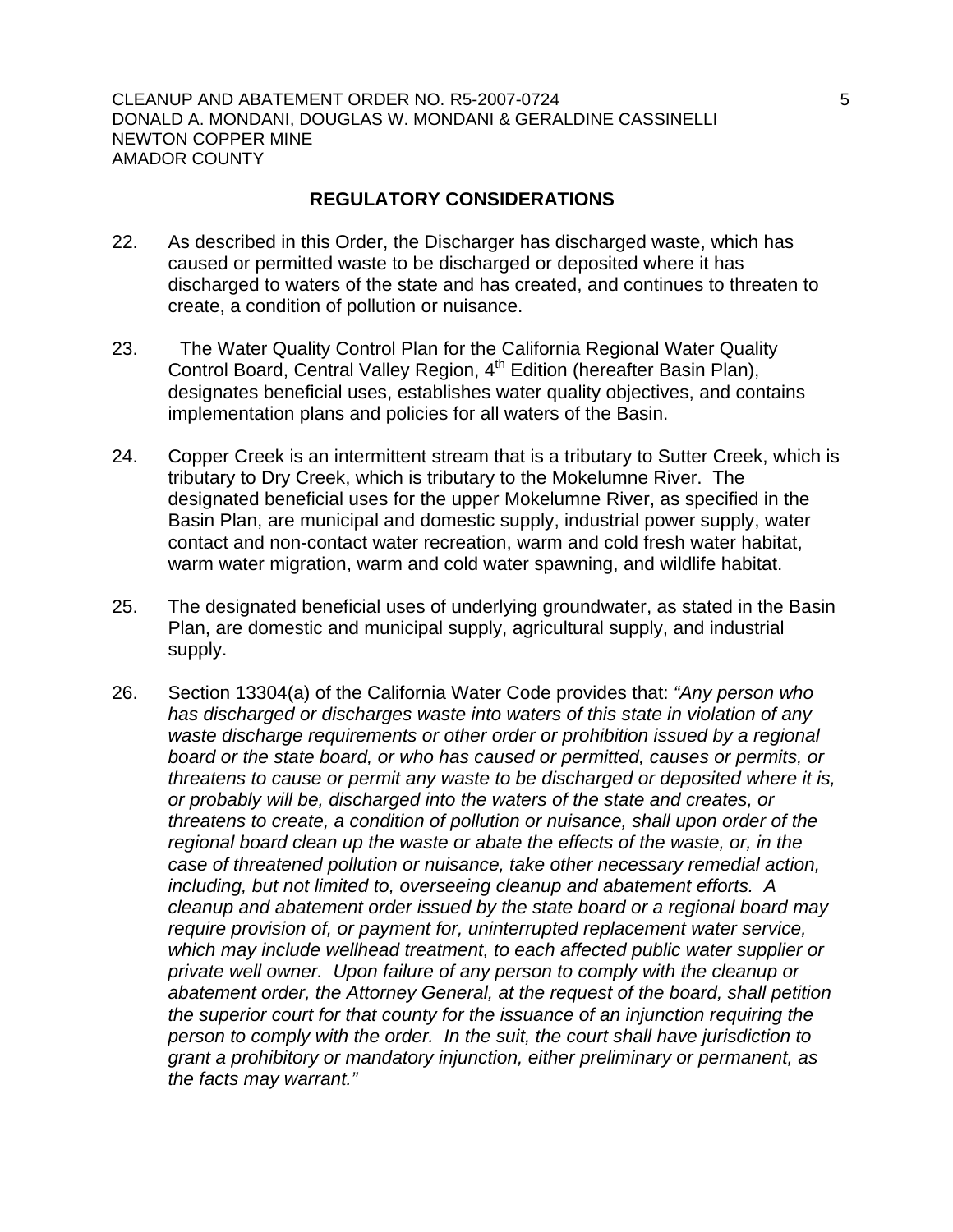CLEANUP AND ABATEMENT ORDER NO. R5-2007-0724 6 DONALD A. MONDANI, DOUGLAS W. MONDANI & GERALDINE CASSINELLI NEWTON COPPER MINE AMADOR COUNTY

- 27. Section 13304(c)(1) of the California Water Code provides that: *"If the waste is cleaned up or the effects of the waste are abated, or, in the case of threatened pollution or nuisance, other necessary remedial action is taken by any governmental agency, the person or persons who discharged the waste, discharges the waste, or threatened to cause or permit the discharge of waste within the meaning of subdivision (a), are liable to that governmental agency to the extent of the reasonable costs actually incurred in cleaning up the waste, abating the effects of the waste, supervising cleanup or abatement activities, or taking other remedial action. The amount of the costs is recoverable in a civil action by, and paid to, the governmental agency and the state board to the extent of the latter's contribution to the cleanup costs from the State Water Pollution Cleanup and Abatement Account or other available funds. "*
- 28. Section 13267(b)(1) of the California Water Code provides that: *"In conducting an investigation specified in subdivision (a), the regional board may require that any person who has discharged, discharges, or is suspected of having discharged or discharging, or who proposes to discharge waste within its region, or any citizen or domiciliary, or political agency or entity of this state who has discharged, discharges, or is suspected of having discharged or discharging, or who proposes to discharge, waste outside of its region that could affect the quality of waters within its region shall furnish, under penalty of perjury, technical or monitoring program reports which the regional board requires. The burden, including costs, of these reports shall bear a reasonable relationship to the need for the report and the benefits to be obtained from the reports. In requiring those reports, the regional board shall provide the person with a written explanation*  with regard to the need for the reports, and shall identify the evidence that *supports requiring that person to provide the reports."*
- 29. The technical reports required by this Order are necessary to assure compliance with this Order, and to protect the waters of the state. Existing data and information about the site indicates that waste has been discharged or may continue to be discharged at the property, which is currently owned by the Dischargers named in this Order.
- 30. The State Water Resources Control Board (hereafter State Water Board) has adopted Resolution No. 92-49, the *Policies and Procedures for Investigation and Cleanup and Abatement of Discharges Under Water Code Section 13304*. This Policy sets forth the policies and procedures to be used during an investigation or cleanup of a polluted site and requires that cleanup levels be consistent with State Water Board Resolution No. 68-16, the *Statement of Policy With Respect to Maintaining High Quality of Waters in California*. Resolution No. 92-49 and the Basin Plan establish the cleanup levels to be achieved. Resolution No. 92-49 requires the waste to be cleaned up to background, or if that is not reasonable, to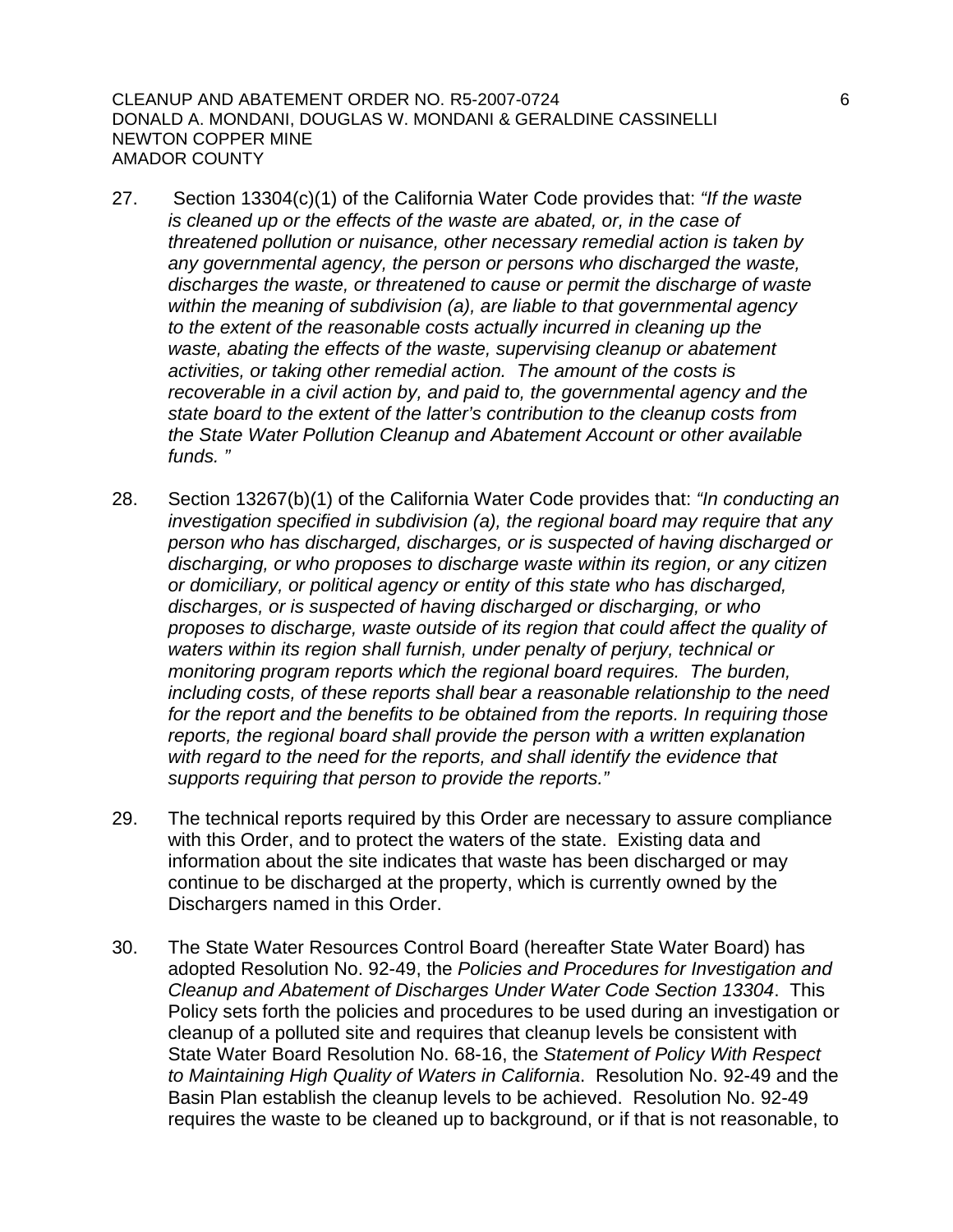## CLEANUP AND ABATEMENT ORDER NO. R5-2007-0724 7 DONALD A. MONDANI, DOUGLAS W. MONDANI & GERALDINE CASSINELLI NEWTON COPPER MINE AMADOR COUNTY

an alternative level that is the most stringent level that is economically and technologically feasible in accordance with Title 23, CCR Section 2550.4. Any alternative cleanup level to background must (1) be consistent with the maximum benefit to the people of the state; (2) not unreasonably affect present and anticipated beneficial use of such water; and (3) not result in water quality less than that prescribed in the Basin Plan and applicable Water Quality Control Plans and Policies of the State Water Board.

- 31. Chapter IV of the Basin Plan contains the *Policy for Investigation and Cleanup of Contaminated Sites*, which describes the Regional Water Board's policy for managing contaminated sites. This policy is based on CWC Sections 13000 and 13304, the Title 27, Division 2, Subdivision 1 regulations, and State Water Board Resolution Nos. 68-16 and 92-49. The policy addresses site investigation, source removal or containment, information required to be submitted for consideration in establishing cleanup levels, and the bases for establishment of soil and groundwater cleanup levels.
- 32. The State Water Board's *Water Quality Enforcement Policy* states in part: "*At a minimum, cleanup levels must be sufficiently stringent to fully support beneficial uses, unless the Regional Board allows a containment zone. In the interim, and if restoration of background water quality cannot be achieved, the Order should require the discharger(s) to abate the effects of the discharge. Abatement activities may include the provision of alternate water supplies*." (Enforcement Policy, p. 19)
- 33. The issuance of this Order is an enforcement action taken by a regulatory agency and is exempt from the provisions of the California Environmental Quality Act (Public Resources Code, Section 21000, et seq.), pursuant to Title 14 CCR Section 15321(a)(2). The implementation of this Order is also an action to assure the restoration of the environment and is exempt from the provisions of the California Environmental Quality Act (Public Resources Code, Section 21000, et seq.), in accordance with Title 14 CCR, Sections 15308 and 15330.
- 34. Any person adversely affected by this action of the Regional Water Board may petition the State Water Board to review the action in accordance with Sections 2050-2068 of CCR Title 23. The State Water Board must receive the petition within 30 days of the date of this Order. Copies of the law [an](http://www.waterboards.ca.gov/centralvalley)d regulations applicable to filing petitions may be found on the Internet at <http://www.waterboards.ca.gov/centralvalley> or will be provided upon request.

**IT IS HEREBY ORDERED** that CAO No. 98-718 is rescinded (except for purposes of future enforcement) and pursuant to California Water Code Sections 13304 and 13267, Donald Mondani, Douglas Mondani and Geraldine Cassinelli, their agents, successors,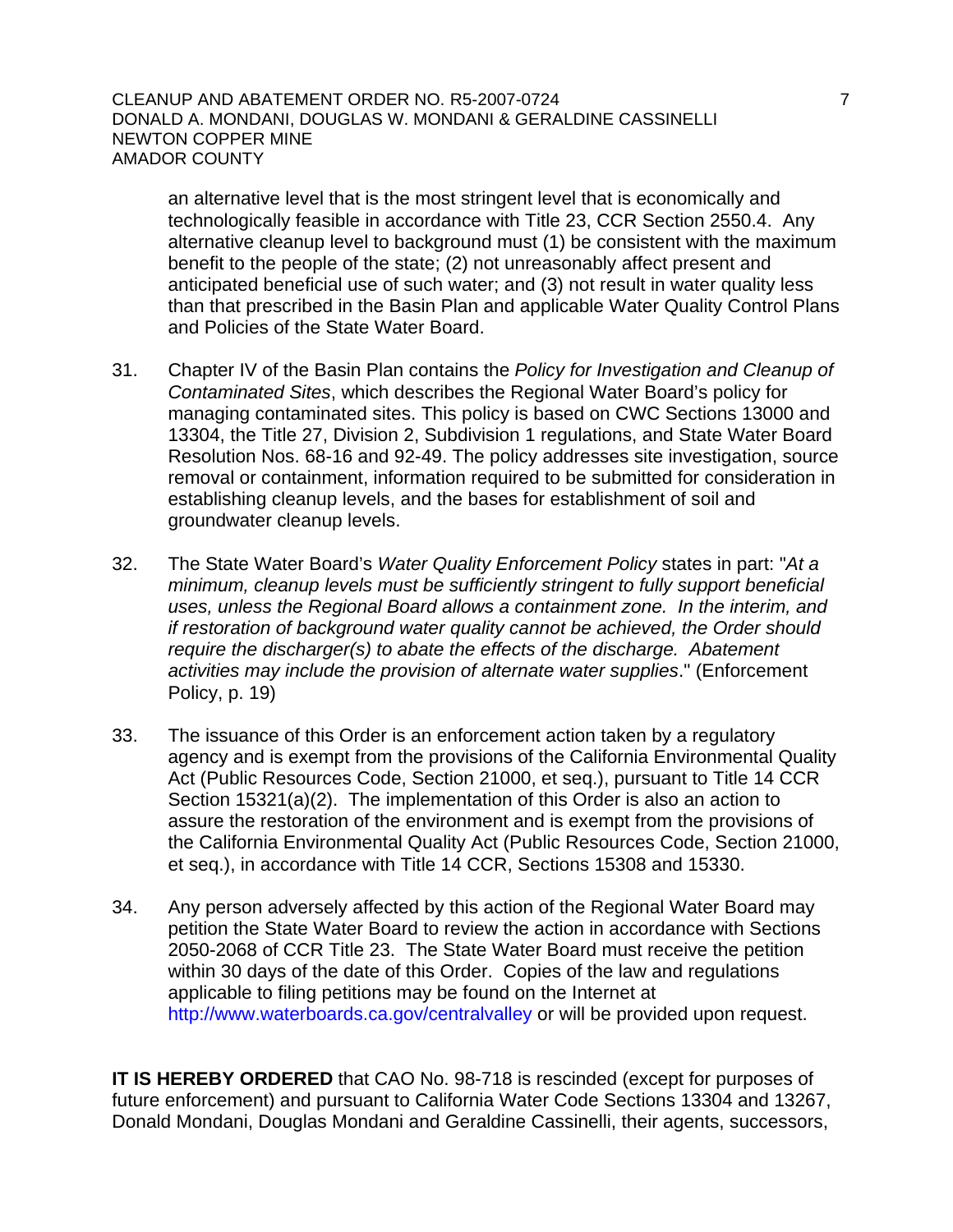CLEANUP AND ABATEMENT ORDER NO. R5-2007-0724 8 DONALD A. MONDANI, DOUGLAS W. MONDANI & GERALDINE CASSINELLI NEWTON COPPER MINE AMADOR COUNTY

and assigns, shall investigate the discharges of waste, clean up the waste, and abate the effects of the waste, forthwith, from the Newton Copper Mine site and East Fork Copper Creek where it passes through mine waste rock and tailings. The work shall be completed in conformance with State Board Resolution No. 92-49 and with the Regional Water Board 's Basin Plan (in particular the Policies and Plans listed within the Control Action Considerations portion of Chapter IV). "Forthwith" means as soon as is reasonably possible. Compliance with this requirement shall include, but not be limited to, completing the tasks listed below.

Any person signing a document submitted under this Order shall make the following certification:

"*I certify under penalty of law that I have personally examined and am familiar with the information submitted in this document and all attachments and that, based on my knowledge and on my inquiry of those individuals immediately responsible for obtaining the information, I believe that the information is true, accurate, and complete. I am aware that there are significant penalties for submitting false information, including the possibility of fine and imprisonment.*"

- 1. Pursuant to Section 13304(c)(1), the Discharger shall reimburse the Regional Water Board for reasonable costs associated with oversight of the cleanup of the sites subject to this Order. Failure to do so upon receipt of a billing statement from the State Water Board shall be considered a violation of this Order.
- 2. The Discharger shall submit monitoring reports beginning with October 2007, in compliance with Monitoring and Reporting Program No. R5-2007-0724.
- 3. By **31 December 2007** the Discharger shall submit a characterization work plan with a task schedule to obtain the necessary information to complete the engineering feasibility study required in Item 4. The characterization work plan must include the following at a minimum:
	- a. A waste rock characterization plan to determine the extent of the waste rock, evaluate the character of the waste and classify the waste per Title 27 Section 22480;
	- b. Sampling of the groundwater in the mineshaft in several locations to determine the character and the water quality impacts in the mine; and
	- c. A plan to identify, quantify and sample all uncaptured spring flows from the mine site to Copper Creek.
- 4. By **30 June 2008** the Discharger shall submit an Engineering Feasibility Study consistent with Title 27 Section 20420(k)(6) that evaluates methods for cleanup and abatement of the mine waste rock and tailings remaining on the Newton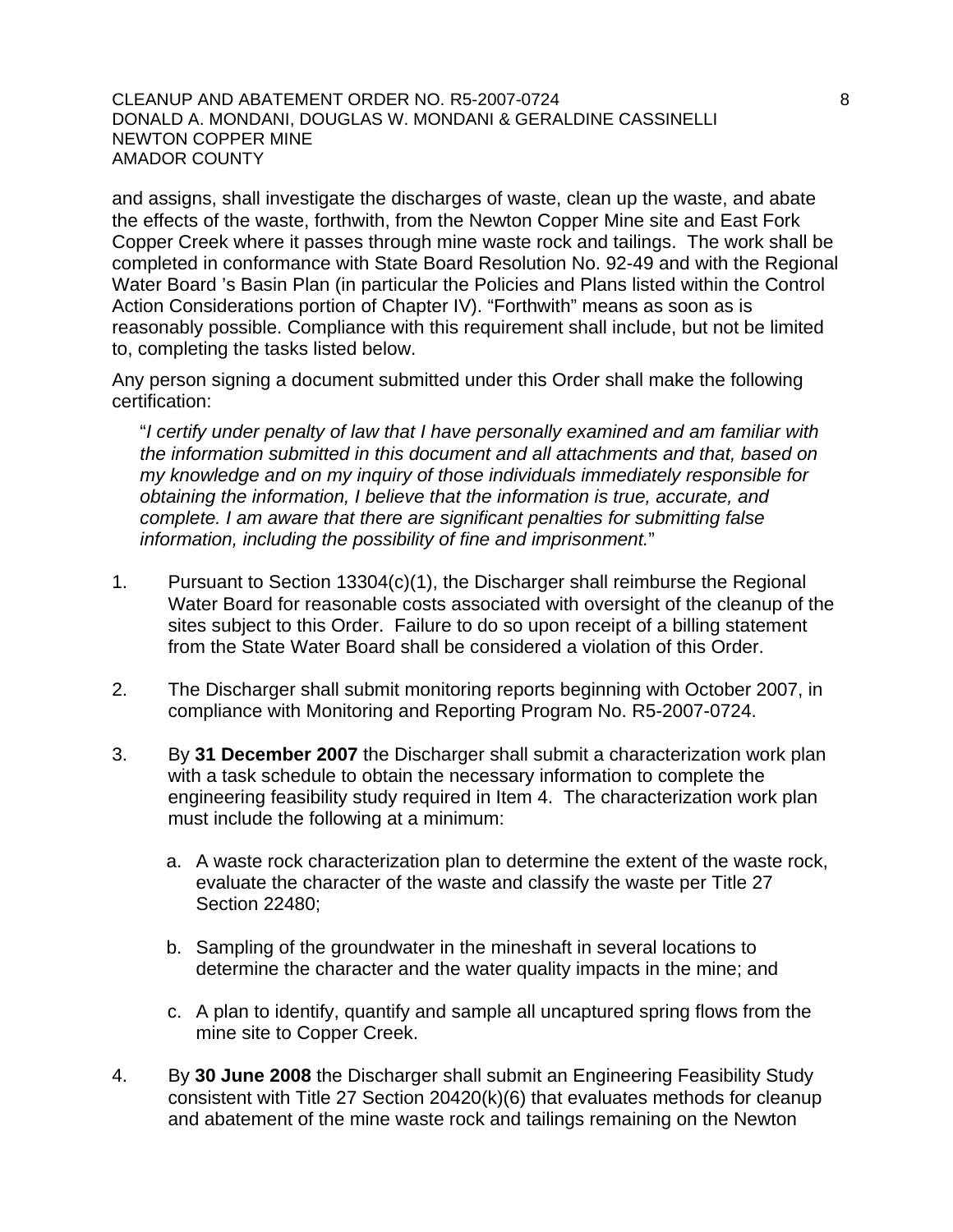CLEANUP AND ABATEMENT ORDER NO. R5-2007-0724 9 DONALD A. MONDANI, DOUGLAS W. MONDANI & GERALDINE CASSINELLI NEWTON COPPER MINE AMADOR COUNTY

Copper Mine site. Evaluation of cleanup methods should be based on their ability to protect water quality, and for each alternative an analysis shall be made whether the alternative meets the closure performance standards in Title 27 Section 22510 and remedial goals of State Water Board Resolution No. 92-49. For any engineered alternatives to the prescriptive standard in Title 27 Section 22510, the analysis shall also include the evaluation required in Title 27 Section 20080(b). If the recommended corrective measures include either a regulated discharge to surface water or land disposal of mining wastes, a complete report of waste discharge and appropriate application filing fee must accompany the Engineering Feasibility Study. Land disposal alternatives must also comply with the California Environmental Quality Act (CEQA). This study must include all data analysis collected per the characterization work plan in Item 3, an evaluation of that data and a characterization of the waste per Title 27 Section 22480.

- 5. By **31 December 2008** the Discharger shall submit a Closure Plan for the mine waste rock piles and tailings based on the approved corrective measures (described in the Engineering Feasibility Study) and in compliance with Title 27. The Closure Plan shall include a Construction Quality Assurance Plan per Title 27 Section 20323.
- 6. The tailings and waste rock piles shall be closed by **29 August 2009** per the Closure Plan in Item 5.
- 7. By **31 December 2008** the Discharger shall submit a report that fully characterizes the chemistry and volume of any mine drainage or spring releases to surface waters from mine adits, shafts or tunnels on the site. The report must provide an evaluation and proposal for mine drainage abatement measures.
- 8. By **29 November 2009**, the Discharger shall submit the final Construction Quality Assurance Report per Title 27 Section 20324 providing evidence that the Closure Plan was implemented as proposed and the construction of any unit(s) was completed in accordance with design criteria, plans and specifications.

In addition to the above, the Discharger shall comply with all applicable provisions of the California Water Code that are not specifically referred to in this Order.

In accordance with California Business and Professions Code Sections 6735, 7835, and 7835.1, engineering and geologic evaluations and judgments shall be performed by or under the direction of registered professionals competent and proficient in the fields pertinent to the required activities. All technical reports specified herein that contain workplans for, that describe the conduct of investigations and studies, or that contain technical conclusions and recommendations concerning engineering and geology shall be prepared by or under the direction of appropriately qualified professional(s), even if not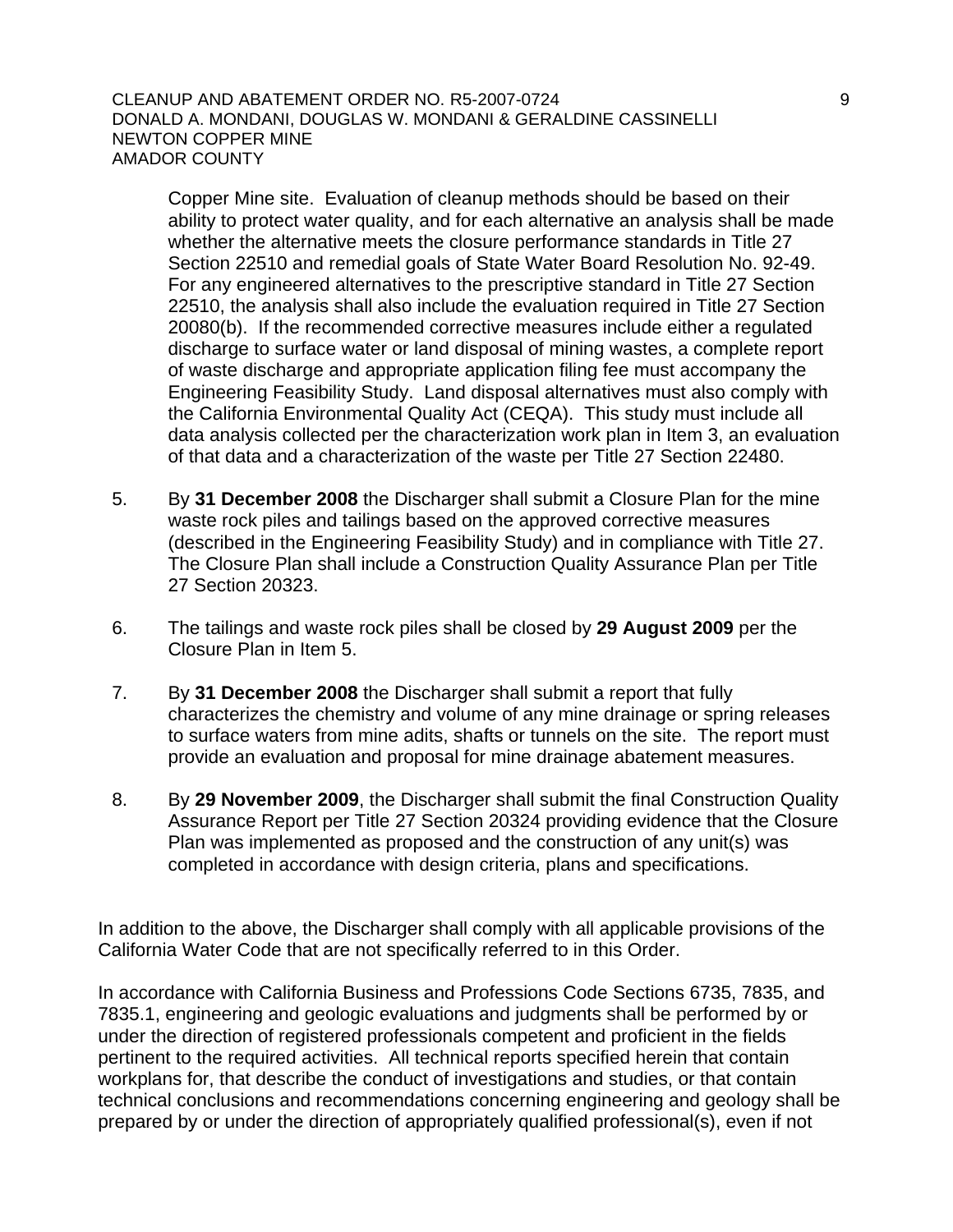CLEANUP AND ABATEMENT ORDER NO. R5-2007-0724 10 DONALD A. MONDANI, DOUGLAS W. MONDANI & GERALDINE CASSINELLI NEWTON COPPER MINE AMADOR COUNTY

explicitly stated. Each technical report submitted by the Discharger shall contain the professional's signature and/or stamp of the seal.

If, in the opinion of the Executive Officer, the Discharger fails to comply with the provisions of this Order, the Executive Officer may refer this matter to the Attorney General for judicial enforcement or may issue a complaint for administrative civil liability.

Failure to comply with this Order may result in the assessment of an Administrative Civil Liability up to \$1,000 per day or up to \$10,000 per day of violation, depending on the violation, pursuant to the California Water Code, including Sections 13268, 13271, and 13350. The Regional Water Board reserves its right to take any enforcement actions authorized by law.

This Order is effective upon date of signature.

 Original signed by PAMELA C. CREEDON, Executive Officer

29 August 2007

(Date)

RDA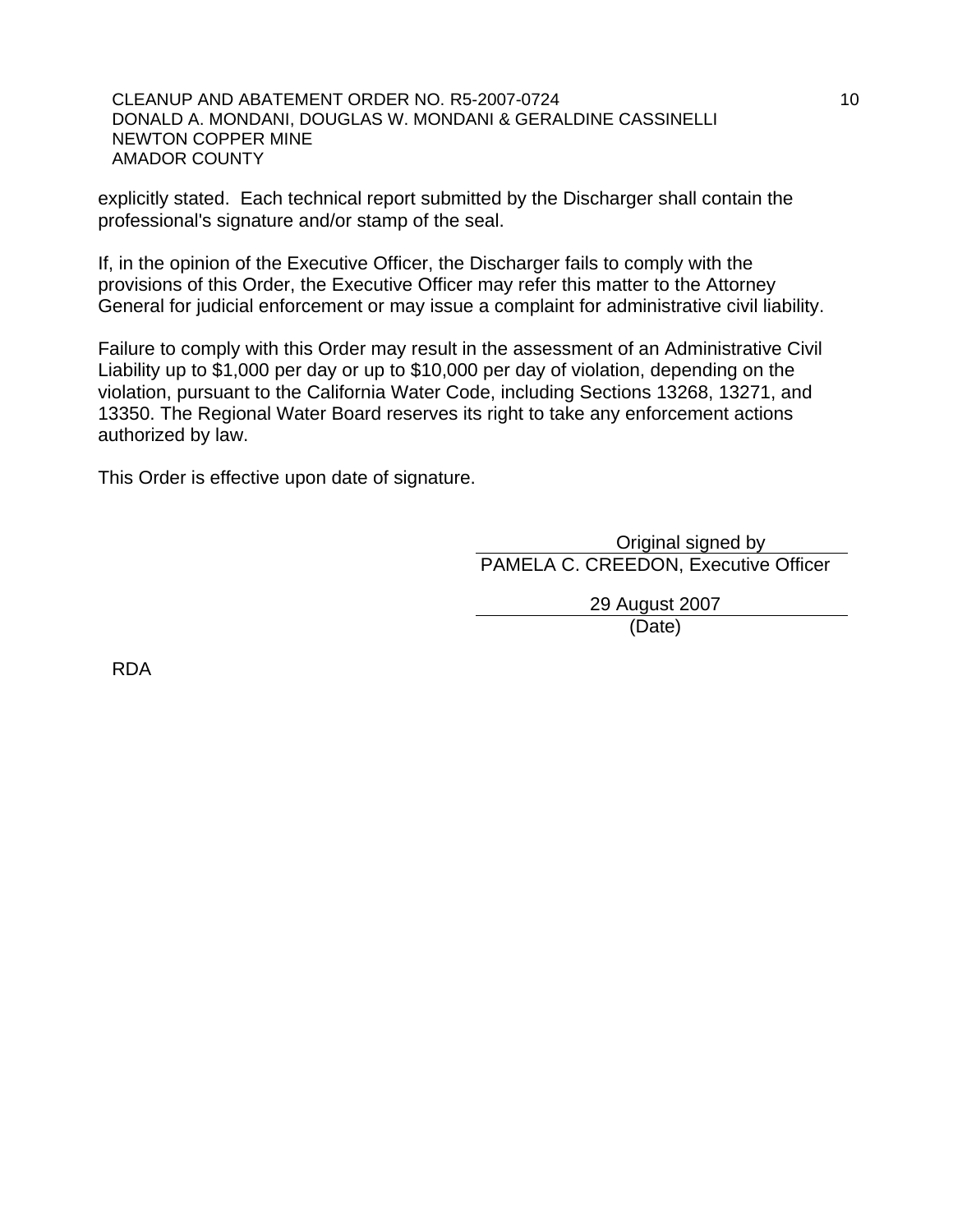# CALIFORNIA REGIONAL WATER QUALITY CONTROL BOARD CENTRAL VALLEY REGION

## MONITORING AND REPORTING PROGRAM NO. R5-2007-0724 FOR DONALD A. MONDANI, DOUGLAS W. MONDANI, AND GERALDINE M. CASSINELLI NEWTON COPPER MINE AMADOR COUNTY

Monitoring and Reporting Program (MRP) No. R5-2007-0724 is issued to Donald Mondani, Douglas Mondani, and Geraldine Cassinelli, jointly hereafter "Discharger", pursuant to Section 13267 of the California Water Code and Cleanup and Abatement Order (CAO) No. R5-2007- 0724. This MRP is necessary to provide monitoring and reporting requirements for cleanup of acid mine drainage pollution to Copper Creek from the Newton Copper Mine.

The Discharger shall submit reports required by this MRP pursuant to Section 13267 of the California Water Code. Failure to submit the required reports can result in the imposition of civil monetary liability. The Discharger shall not implement any changes to this MRP unless and until a revised MRP is issued by the Executive Officer.

## **MONITORING**

The Discharger shall collect water samples beginning in October 2007. Samples shall be collected from the following locations: East Fork Copper Creek above Newton Copper Mine, East Fork Copper Creek below Newton Copper Mine tailings and seeps discharging from the tailings. Sample collection shall follow standard USEPA protocol. Samples will be analyzed for the constituents listed in Table 1. Samples shall be collected monthly between October 2007 and March 2009. Samples may be collected quarterly thereafter.

| <b>Table 1- Surface Water Sampling</b> |                |                    |  |  |
|----------------------------------------|----------------|--------------------|--|--|
| <b>Parameters</b>                      | Units          | Method             |  |  |
| <b>Field Parameter</b>                 |                |                    |  |  |
| <b>Flow Rate</b>                       | gallons/minute | Estimate           |  |  |
| Temperature                            | $^{\circ}C$    | <b>Field Meter</b> |  |  |
| <b>Specific Conductance</b>            | umhos/cm       | <b>Field Meter</b> |  |  |
| рH                                     | pH number      | <b>Field Meter</b> |  |  |
| <b>Monitoring Parameters</b>           |                |                    |  |  |
| <b>Total Dissolved Solids</b>          | mg/L           | EPA 160.1          |  |  |
| <b>Total Alkalinity</b>                | mg/L           | EPA 310.1          |  |  |
| <b>Total Hardness</b>                  | mg/L           | EPA 310.1          |  |  |
| <b>Bicarbonate</b>                     | mg/L           | EPA 310.1          |  |  |
| <b>Sulfate</b>                         | mg/L           | EPA 310.0          |  |  |
| Arsenic                                | ug/L           | EPA 200.8          |  |  |
| Aluminum                               | ug/L           | EPA 200.7          |  |  |
| Copper                                 | ug/L           | EPA 200.7          |  |  |
| Lead                                   | ug/L           | EPA 200.7          |  |  |
| Manganese                              | ug/L           | EPA 200.7          |  |  |
| Iron                                   | ug/L           | EPA 200.7          |  |  |
| <b>Nickel</b>                          | ug/L           | EPA 200.7          |  |  |
| Zinc                                   | ug/L           | EPA 200.7          |  |  |
| Selenium                               | ug/L           | EPA 200.7          |  |  |
| Magnesium                              | ug/L           | EPA 200.7          |  |  |